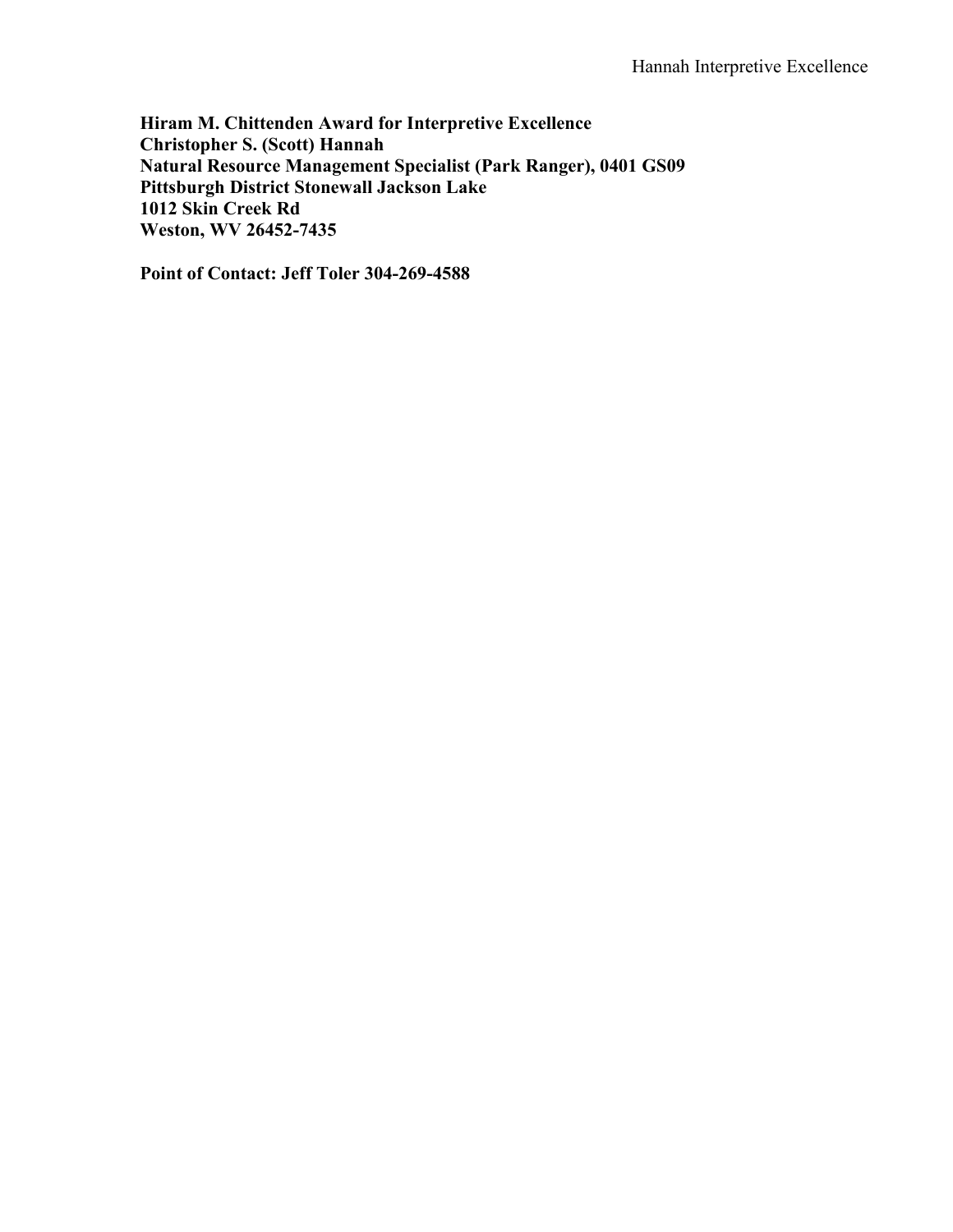### Executive Summary

Mr. Hannah has demonstrated a great worked ethic and ability to meet and deal with people within many different venues, both on and off site. His work within the community has most certainly enhanced the image and reputation of the Pittsburgh District, Stonewall Jackson Lake, and the Corps of Engineers. Mr. Hannah has attracted visitors and volunteers to Stonewall Jackson Lake. He has enhanced recreational opportunities to the region. Scott continues to communicate the U.S. Army Corps of Engineers vision and mission to the public and State and Federal partners.

# **Creativity and Originality**

Mr. Hannah has found new creative ways to realize the mission and vision of the USACE while increasing value to the Stonewall Jackson Project. Mr. Hannah has demonstrated great work ethic and the ability to meet and deal with people within many different venues, both on and off site.

Mr. Hannah has consistently achieved above and beyond what has been expected of him. Along with his normal duties and responsibilities, Scott volunteered and has been trained as a Verbal Defense and Influence (VDI) Instructor. He conducts several VDI training sessions for District Park Rangers and Area Student Rangers each year.

Scott serves as the lead for the projects security camera program. This particular security camera system was developed and implemented by Scott and approved by the District Security Office. All Corps buildings and some of the outflow areas near the dam site are covered by the security cameras. Footage captured by these cameras have provided evidence and enables resolution on a number of issues at Stonewall Jackson Lake. The presence of these cameras has reduced the amount of incidents in the Area. This effort was a creative way to enhance visitor safety.

Another improvement that Scott has implemented at Stonewall Jackson Lake is the installation of a cell phone booster in the Resource Managers Office. Scott installed the cell phone booster at the RMO building. Scott researched the proper type of equipment to purchase. Once it was purchased he installed and tuned it for maximum coverage. With the installation of this system visitors can now make emergency cellphone calls in the outflow area. Prior to the cell phone booster, cell service was nonexistent in the outflow area due to the low elevation of the area. Cell service is no longer a problem in or around the area of the Resource Managers Office. This improvement has further enhanced the visitor experience at Stonewall Jackson Lake.

In April 2016, Scott organized, planned, and executed two successful National Public Lands Day shoreline cleanup events with volunteers he recruited using social media. The group he recruited, established a partnership with the group, Fishing Report West Virginia. Thanks to Scott's efforts the group has continued work at several Corps Lakes in the region and has provided countless hours of service to the government.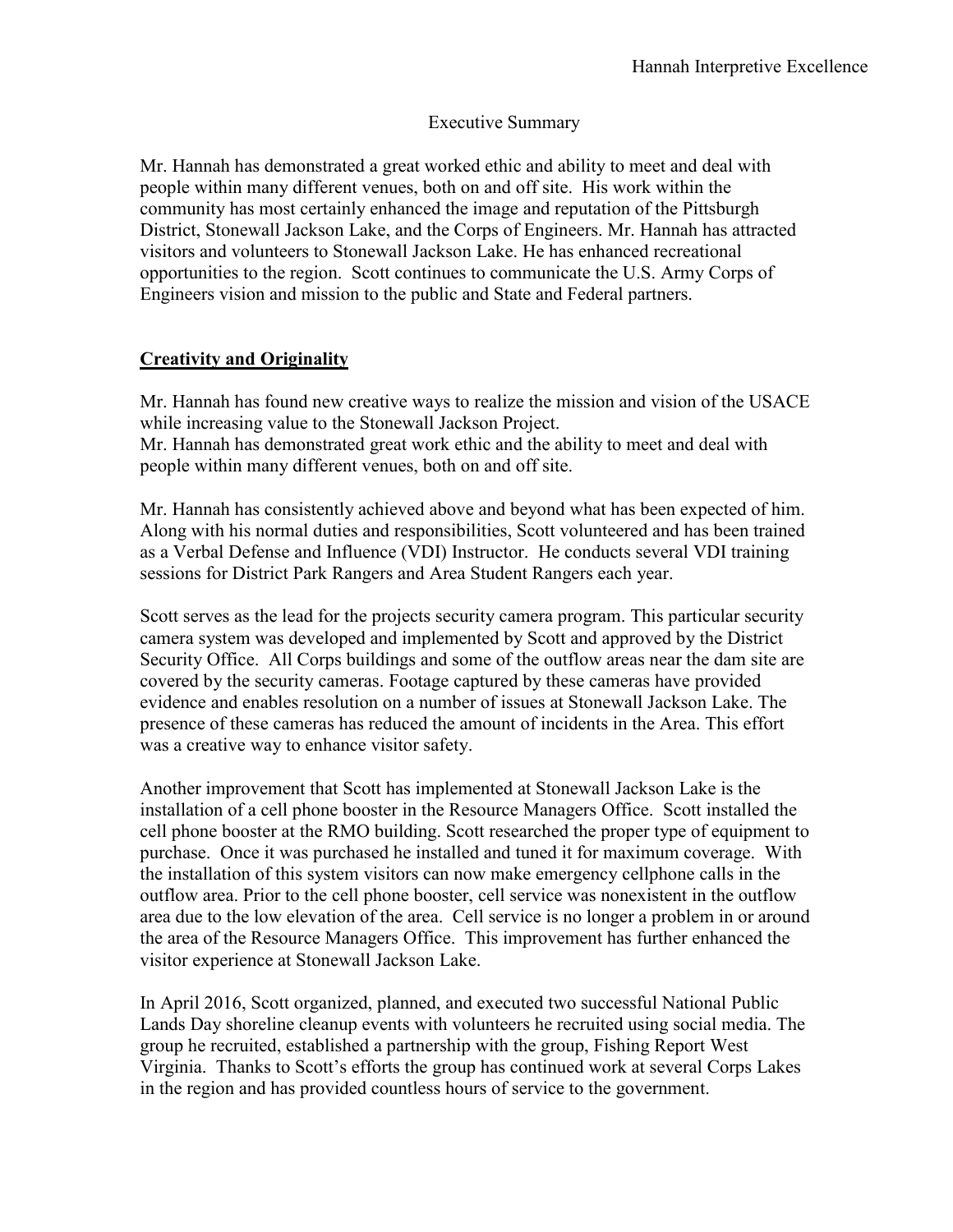## **Made a Positive Experience for visitors**

Mr. Hannah works to ensure visitors to Stonewall Jackson Lake have a safe and enjoyable experience. As part of Mr. Hannah's regular duties he conducts routine patrols of the Lake by boat. He also conducts random vessel inspections at launch ramps around Stonewall Jackson Lake. Mr. Hannah serves as USACE ambassador to local communities for USACE's outreach mission/interpretive endeavors. Scott represents and oversees programming and promotes USACE Water Safety Initiatives, which include, but are not limited to local school outreach and community events. Mr. Hannah conducted water safety programing at the Lewis County Fair, the Mountain State Forest Festival, National Hunting & Fishing Day Celebration, Youth Environmental Day, and National Wild Turkey Federation's Youth Jake's Day, United Way of Lewis and Upshur County's annual events, and Junior Ranger Program at two local schools. In addition to on site Water Safety programming, he initiated additional off site speaking engagements and programming within the local communities. Through these engagements Scott has organized and provided Water Safety talks impacting 10,000 individuals.

He has a beneficial relationship with Stonewall Resort State Park to provide interpretive programming primarily focused on water safety to visitors utilizing the State Park and resort recreation areas.

Mr. Hannah has forged a relationship with a local birding, hiking and geocache club made up of members from the community at large. The groups not only come and use the facilities at Stonewall Jackson Lake but they all give volunteer hours back to the project. The local birding club worked to maintain and operate the projects nesting box program. Since their volunteer work began, there has been an increased success in the fledge numbers, benefiting both the club and the natural resources in the area. He also works with the club and the WV Department of Natural Resources to conduct mid-winter Bald Eagle surveys annually. The hiking club members have cleared and maintained existing trails and established new trails to increase enjoyment by hikers as well as protect the environment. The geocache club from the area also worked to establish several geocache sites at Stonewall Jackson Lake, to increase interest and visitation to the project and facilities. These efforts have decreased costs to the government and attracted old and new visitors to recreate. This would not have been possible without volunteer services coordinated by Mr. Hannah.

## **Enhancement of the Public's Understanding of the U. S. Army Corps of Engineers and the Site**

His work within the community has most certainly enhanced the image and reputation of the Pittsburgh District, Stonewall Jackson Lake, and the Corps of Engineers. He has formed a working relationship with local colleges to create volunteer services and educational exchanges. He has strengthen relationship with State and Federal partners. He is responsible for the operation and upkeep of the Visitor Information Center at the Resource Managers Office. Scott works with Glenville State and Davis and Elkins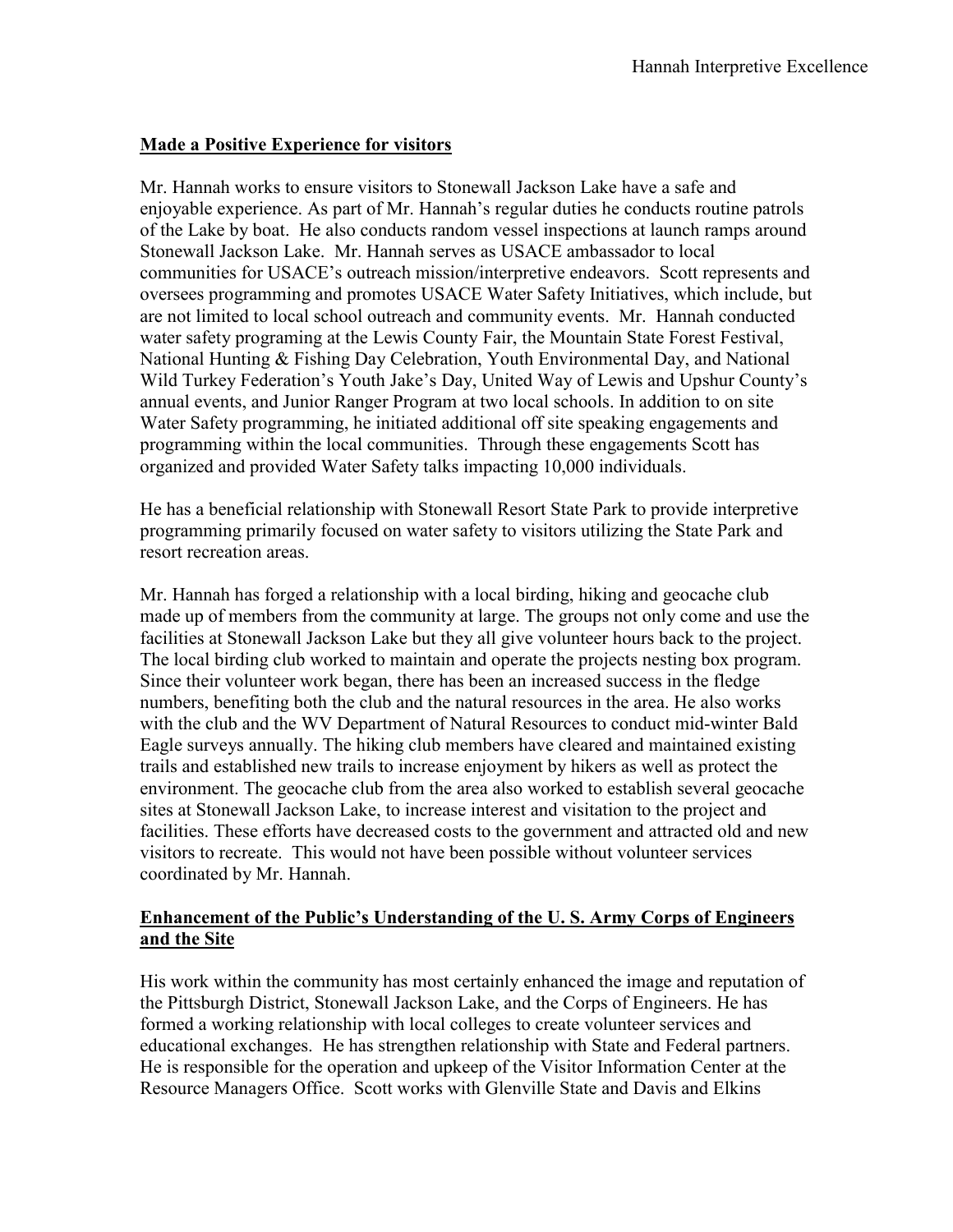Colleges. He provides onsite lectures on water quality benefits associated with Stonewall Jackson Dam. He works with student groups from Colleges and local High Schools to have do volunteer work at Stonewall Jackson Lake. This work includes Lake cleanups, trail work, visitor center display updates, planting trees, installing benches and liter pickup.

For the past several years, Mr. Hannah has served as the Pittsburgh District's coordinator for the Annual Corps of Engineers and West Virginia DNR Conference. This year marked the 58<sup>th</sup> year of the coordinated efforts between the USACE and the WVDNR, Scott organized topic of discussion, speakers, and banquets for the one hundred attendees from around the Pittsburgh District, region and the State of West Virginia. Scott has regular dealings with the State Park and the Resort at Stonewall Jackson Lake to assure public awareness and continue to enhance the projects water safety emphasis. Scott provides regular programming to the Resort and State Park. Scott works with the Resort on the real estate requests for utility work as well as with the WV Department of Highways for gas line connections and temporary road right-a-ways. Scott works year round with the WVDNR Wildlife Manager to conduct boundary surveillance, encroachment resolution, improve GIS mapping, and coordinate the projects extensive gas well activities. He works extensively with the project Real Estate program by working through the Supervisor, to connect with Real Estate, Planning, Office of Counsel, Southern Area Office, and partners to work toward solutions to project Real Estate actions and concerns.

Finally, I believe that his actions reflect well upon himself and the Corps of Engineers. He has demonstrated a unique ability to work within the community to enhance the project and the image of the Corps.